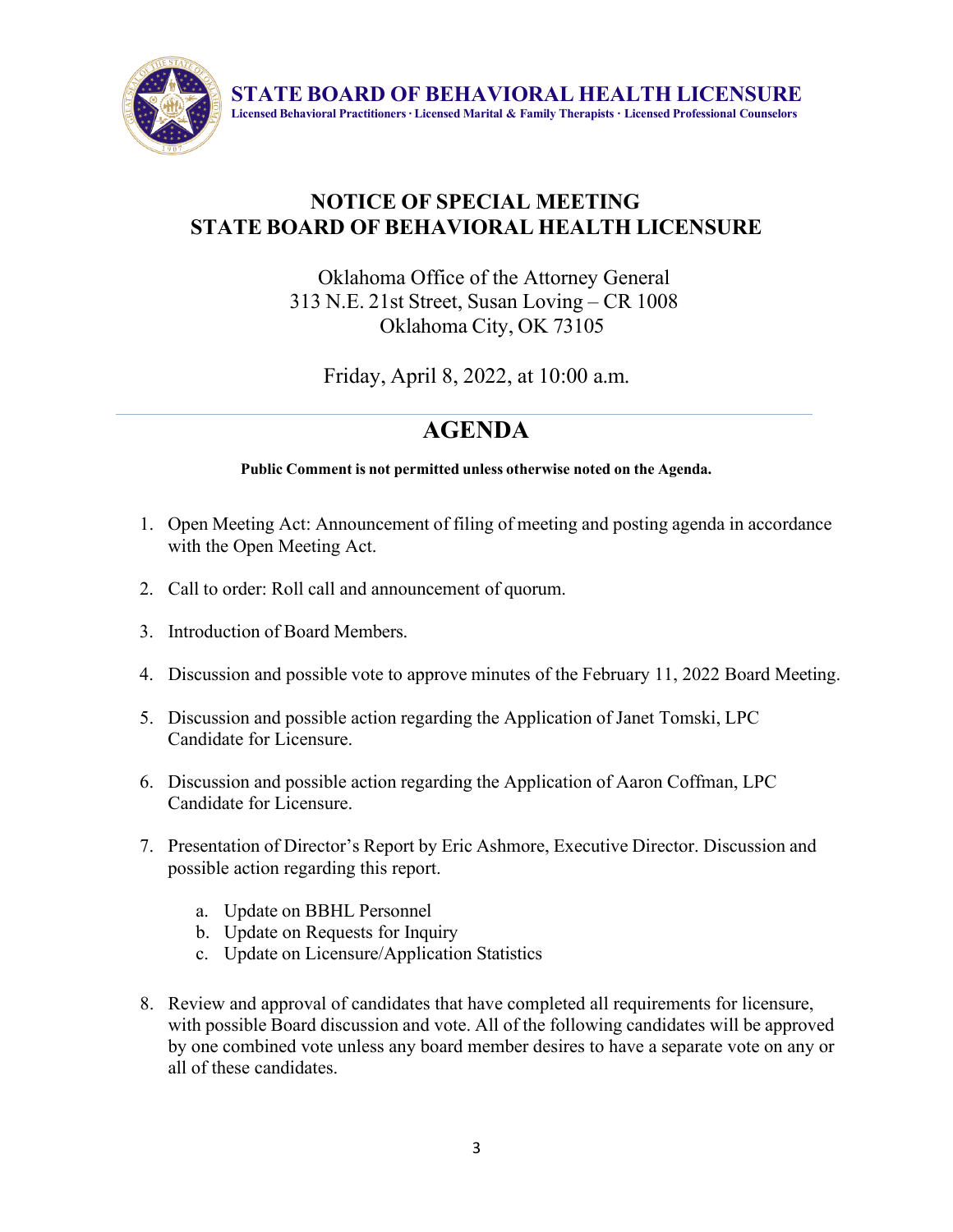

**STATE BOARD OF BEHAVIORAL HEALTH LICENSURE**

**Licensed Behavioral Practitioners ∙ Licensed Marital & Family Therapists ∙ Licensed Professional Counselors**

## LICENSE TYPE: Licensed Professional Counselor

- 1. Akeman Caitlin
- 2. Andrews Kevin
- 3. Armstrong Mehle
- 4. Azzouz Terry
- 5. Batten Jason
- 6. Beijan Lisa
- 7. Benfield Kristen
- 8. Blackwell Jacquelynn
- 9. Branham Jennifer
- 10. Brassfield Chrystal
- 11. Brown Gena
- 12. Carrillo Norma
- 13. Chemait Cameron
- 14. Cody Jessica
- 15. Cook Breanna
- 16. Curry Chaliena
- 17. Doyal Kendall
- 18. Einsmann-Cash Laura
- 19. Elliott Elizabeth
- 20. Fowler Tresa
- 21. Garner James
- 22. Gilmore Rachel
- 23. Glenn Kimberly
- 24. Griffin Trudi
- 25. Hays Angela
- 26. Holton Jerard
- 27. Hunt Jessica
- 28. Jones Melissa
- 29. Kozbial Katelynn
- 30. Lafferty Anne
- 31. Lawrence Samantha
- 32. Leon Rachel
- 33. Likens Megan
- 34. McCalister II Michael
- 35. McCoy Dante
- 36. McDaniel Chabreal
- 37. Melton Holly
- 38. Morgan Angel
- 39. Morris Meredith
- 40. Moseley Melissa
- 41. Nunneley Madison
- 42. O'Bannon Jake
- 43. Ottinger Danielle
- 44. Pait Olivia
- 45. Peck Karen
- 46. Price Lori
- 47. Ray Kristen
- 48. Reilly Sasha
- 49. Ring Darrell
- 50. Rix Michelle
- 51. Roberts Rosa
- 52. Rose Heather
- 53. Sago Jill
- 54. Sauviller Amanda
- 55. Sizemore Ruth
- 56. Smiley Bentlee
- 57. Tanusaputra Christy
- 58. Thomasson Alicia
- 59. Toombs Courtney
- 60. Vasanth Kumar Nandeti Seth
- 61. Voth Shetira
- 62. Williams Daniel
- 63. Wilson, Jr Charles
- 64. Zerbe, Jr Robert

LICENSE TYPE: Licensed Marital and Family Therapist

1. Day Jana

- 4. Martin Adriana 5. Myers Scott
- 2. Godinez Yasmine 3. Mariyappan Karrah 6. Naugle Robert
- 7. Smith Jordania
- 8. Snyder Kristen
- 9. Thomas Adrianne
- 9. Review of coursework that has been submitted to the agency for LPC licensure, with possible Board discussion and vote.

| <b>East Central University - School Counseling/Counseling Option</b>      |  |
|---------------------------------------------------------------------------|--|
| <b>East Central University- Clinical Rehabilitation/Counseling Option</b> |  |

10. Review of Joe Williams, LMFT who has requested to use the title "Doctor" pursuant to 86:10-3-5(c), with possible Board discussion and vote.